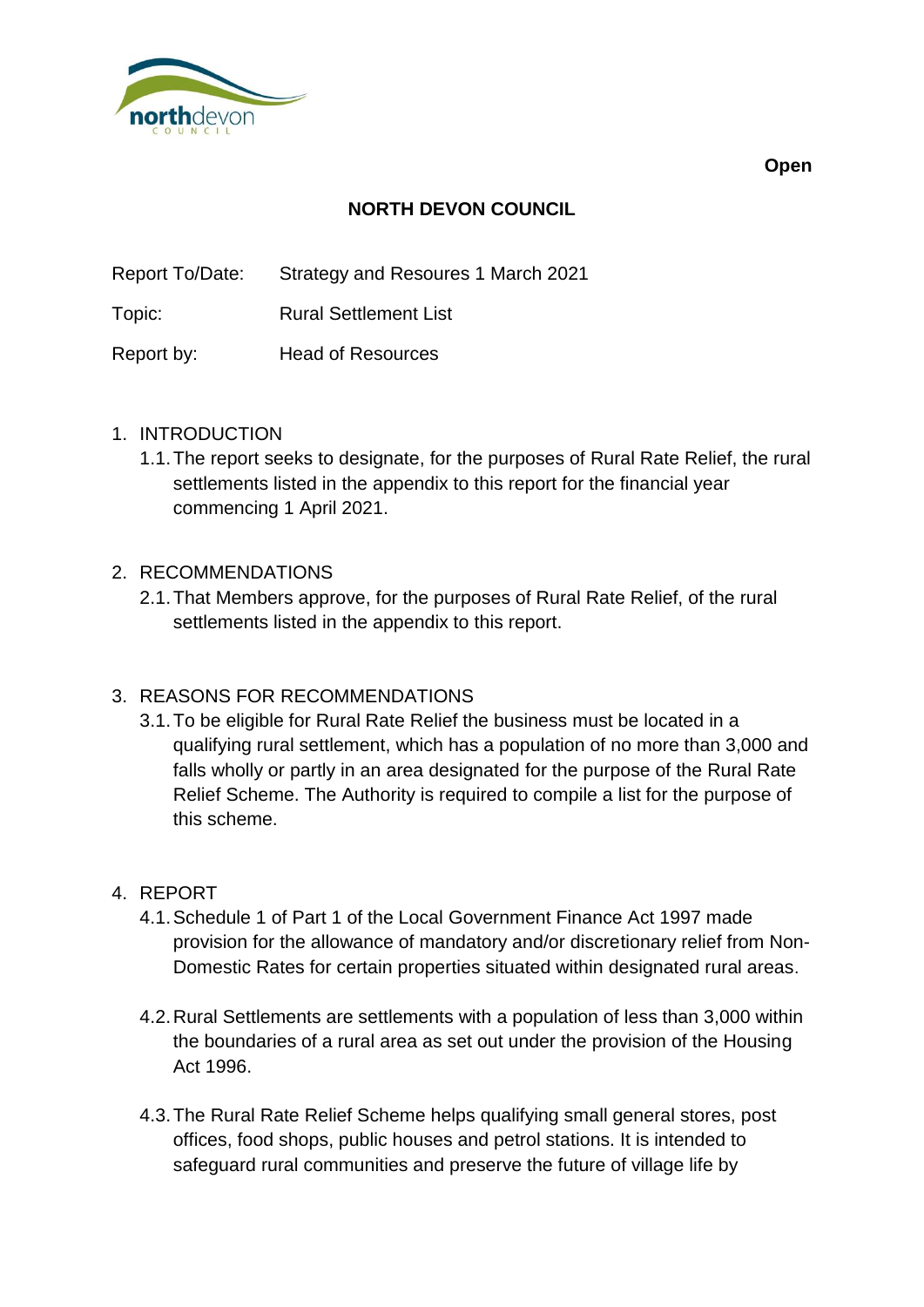

supporting the service they provide to local people. To qualify for relief, properties must be situated within a designated rural settlement area of less than 3,000 people.

- 4.4.The Authority is required to compile a list of rural settlement areas for the purposes of the scheme.
- 4.5.The appendix to this report lists the qualifying Rural Settlements with a population of fewer than 3,000. This list has remained unchanged for many years.

# 5. RESOURCE IMPLICATIONS

5.1.There are no additional human resource implications.

- 6. EQUALITIES ASSESSMENT
	- 6.1.(Please detail if there are/are not any equalities implications anticipated as a result of this report. If so, please complete the Equality Impact Assessment Summary form available on Insite and email to the Corporate and Community Services Team at [equality@northdevon.gov.uk\)](mailto:equality@northdevon.gov.uk).
- 7. CONSTITUTIONAL CONTEXT
	- 7.1.Article of Part 3 Annexe 1(1)(d) Delegated
	- 7.2.Delegated power

## 8. STATEMENT OF CONFIDENTIALITY

- 8.1.This report contains no confidential information or exempt information under the provisions of Schedule 12A of 1972 Act.
- 9. BACKGROUND PAPERS
	- 9.1.The background papers are available for inspection and kept by the author of the report.

## 10.STATEMENT OF INTERNAL ADVICE

10.1. The author (below) confirms that advice has been taken from all appropriate Councillors and Officers: Julie Dark Revenues and Benefits Manager